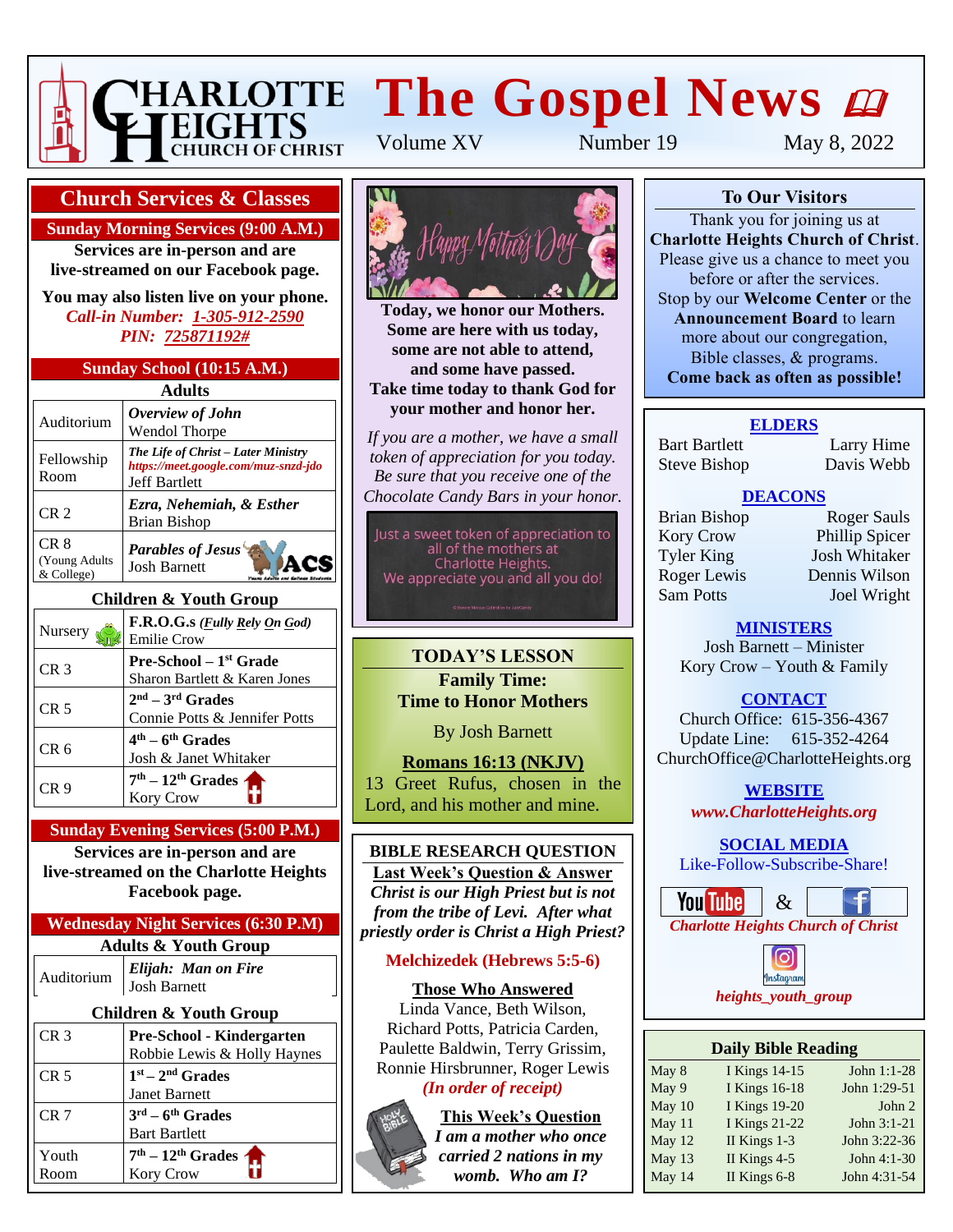### **Family Time: Time to Honor Mothers**

Happy Mother's Day! I want our precious mothers at Charlotte Heights to know how valuable you are to your family and to the church. It is an honor to work at a church that has mothers from various generations. We have brand new mothers, mothers who are "grand", and mothers who are "great" and "grand". We have mothers in name and work only because of their great reward. I understand Mother's Day is filled with different emotions. Some are blessed to share this day with their mother. Others don't have a mother with whom to spend the day. A few mothers never had the chance to be a mom for long because of complications with childbearing or other situations. Some mothers have had to bury a child before the child could bury them. Whatever this day means to you, I pray the comfort of God's Word and His people can be a source of peace to you.



We are discussing our monthly series of "Family Time". Today I want to take the time to "Honor Mothers". I've been blessed with many mothers in my life. I have a biological mother. I have a mother-in-law. I also have other mothers. These are the people who loved and treated me like a mother. The apostle Paul had mothers in his life. In Romans 16, Paul mentioned several people by name who were instrumental in his life. "*Greet Rufus, chosen in the Lord, and his mother and mine*" (Romans 16:13). Paul was blessed with special

people in his life. Let us take the time to honor the mothers in our lives. In Him,

**Upcoming Events – At-A-Glance**

**Brookdale Belle Meade – Service TODAY (3:00)** *See Josh if you would like to help.*

**Sunday Night KIDS L.A.B. TONIGHT (5:00)**

**Ladies Bible Class – May 11 (10:00) Final Meeting until Fall**

*Meet at the home of Mizella Stone (916 Bresslyn Rd)*

**Friday Night Singing - May 13 (7:00)** *Luna Lane Church of Christ (Hendersonville)*

> **Sunday Night Song Service May 15 (5:00)**

**Friday Night Singing - HOST May 20 (7:00)** *See Announcement*

> **Youth Celebration Day May 22**

**CARE Team May 22 (After Evening Services)** *Potluck Meal – Everyone Invited*

**5 th Sunday – Mission Sunday May 29 (9:00)** *Guest Speaker: Ken Lowry (Churches of Christ Disaster Relief)*

> **Lads-To-Leaders Service May 29 (5:00)**

**Schools Out Party - June 4** *Details Coming Soon*

Monday Night For The Master

Our **Monday Night for the Master** program did not meet this month. The stations are set up on the table in the hallway. You may participate in the following ways.

- 1. Pick up materials to send a note of encouragement to our Sick & Shut-Ins.
- 2. Write your favorite Bible Verse on a card for our High School graduates.
- 3. Sign the Cards on the table.
- 4. Send a note to those who have visited our services this past month.

Josh Barnett

- 5. Sign up to bring items for the Homeless packets for next month.
- 6. Pick up the Homeless packets & distribute them to those in need.

#### Thank You

Thank you for being the hands and feet of Jesus to me and my family and especially to my mom. Thank you for all the support you have shown to us. Love Always,

**Jessica & The Goodman Family**

# Friday Night Singing May 20 (7:00)

**Charlotte Heights** is scheduled to host the **Friday**  Night Singing on May 20<sup>th</sup>.



This is an opportunity to meet & worship with other members of the church.



*Please make plans to come & support this event.*

#### **We Need Your Help!**

We will be providing Finger Foods, Desserts, & Drinks for our guests after the singing. If you can help provide these items, please sign the list on the table in the hallway.

# Hope for Haiti's Children Project Hope Breakfast

**Hope for Haiti's Children** is a mission work that Charlotte Heights supports through participation in their Christmas Joy Box program each year.

They have several open spots at their **Project Hope Breakfast on**

**Saturday, May 21, from 9:00 to 10:30 at the Nashville Zoo Jungle Terrace.**



Enjoy a complimentary breakfast while they share project updates & plans for the future. Charlotte Heights would like to fill 2-3 tables of 8.

If you would like to attend, please sign the list on the table in the hallway by **TONIGHT**, and we will make your reservation.



*See the Bulletin Board for more information.*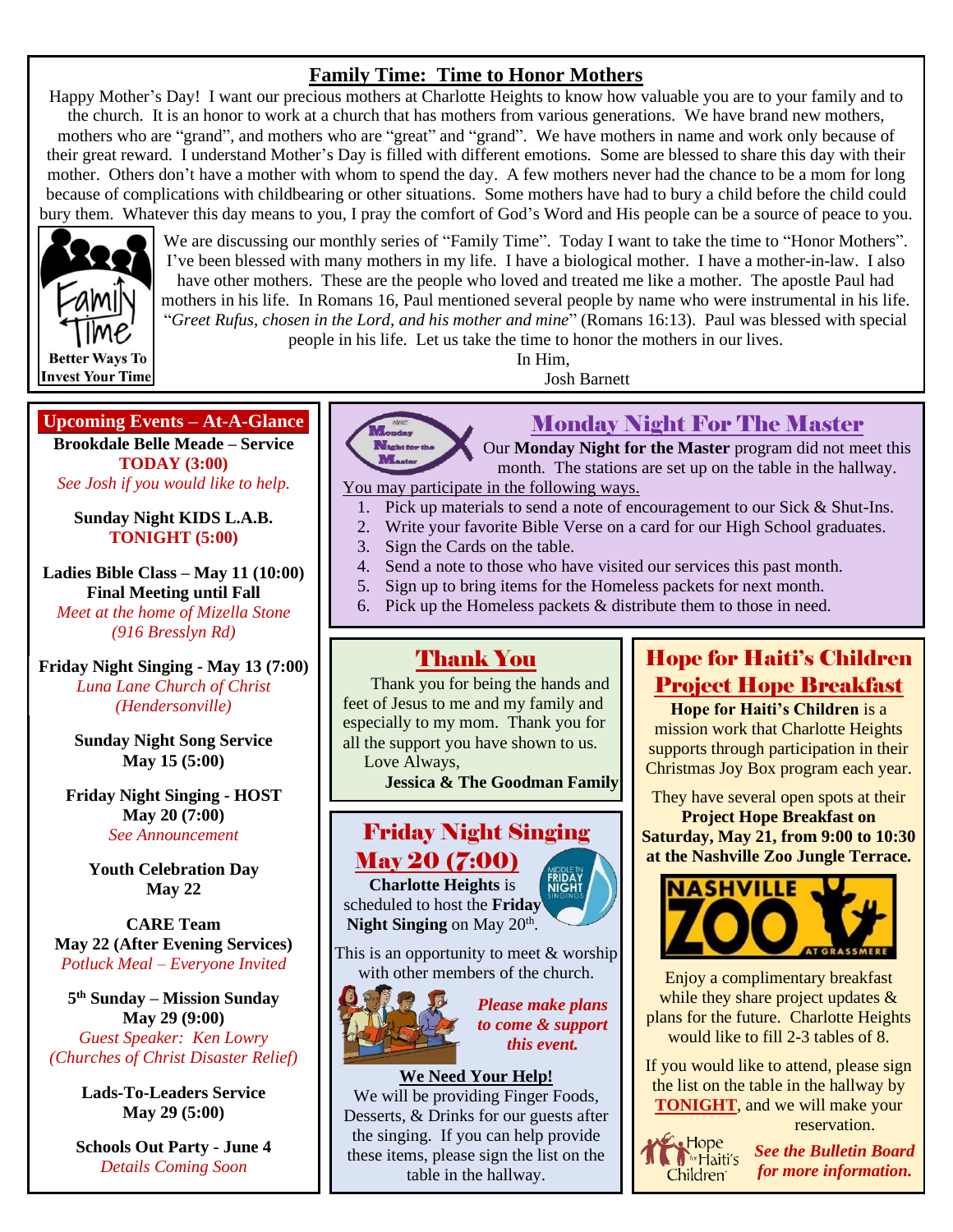

# VBS Countdown – 9 Weeks Away July 10-13 (6:30-8:30) Mr. Tinker's



**Parable of the Unmerciful Servant (Matthew 18:21-35) Focus:** *Forgiveness (Everyone Makes Mistakes)*

> **Nightly Memory Verse: Matthew 18:21-22 (NKJV)**

21 Then Peter came to Him and said, "Lord, how often shall my brother sin against me, and I forgive him? Up to seven times?" 22 Jesus said to him, "I do not say to you, up to seven times, but up to seventy times seven."







# Kame Bishop

**Kame Bishop** is the daughter of Brian and Melissa Bishop. She will be graduating from Nashville Christian School. An avid reader and athlete, Kame plays basketball and

received the 2022 Moss-Oliver Award. She is a member of the National Honor Society and will graduate in the top 3 in her class.

Kame has been a leader in the Youth Group, always making others feel welcome.

Kame will be attending Harding University, where she plans to Major in Human Biology and Minor in Spanish, in pursuit of a career in physical therapy.



*Congratulations Kame! May God bless you in the next chapter of your life!*

# VBS T-Shirts

We have **SEVERAL** VBS T-Shirts from prior years in both Child and Adult sizes.

These T-Shirts are in the Classroom Hallway on the West side of the building. They are sorted by size.

If you would like to have some of these T-Shirts, you may pick them up at any time between now & Sunday, May 22<sup>nd</sup>.

*After this date, we plan to donate the remaining T-Shirts to children in need.*



#### 2022 Graduate Recognition

We will recognize all 2022 Graduates with a special Bulletin Insert on Sunday, May 22<sup>nd</sup>.

If you have a family member who will be graduating from High School, College, or any other area, and you would like them to be included, please submit a picture and a completed *Graduate Form* to the church office by *Sunday, May 15 th* .

You may pick up the *Graduate Forms* on the table in the hallway or call the church office to have them Emailed.

You may submit the completed form & picture to the office or Email them to *[ChurchOffice@CharlotteHeights.org](mailto:ChurchOffice@CharlotteHeights.org)*.